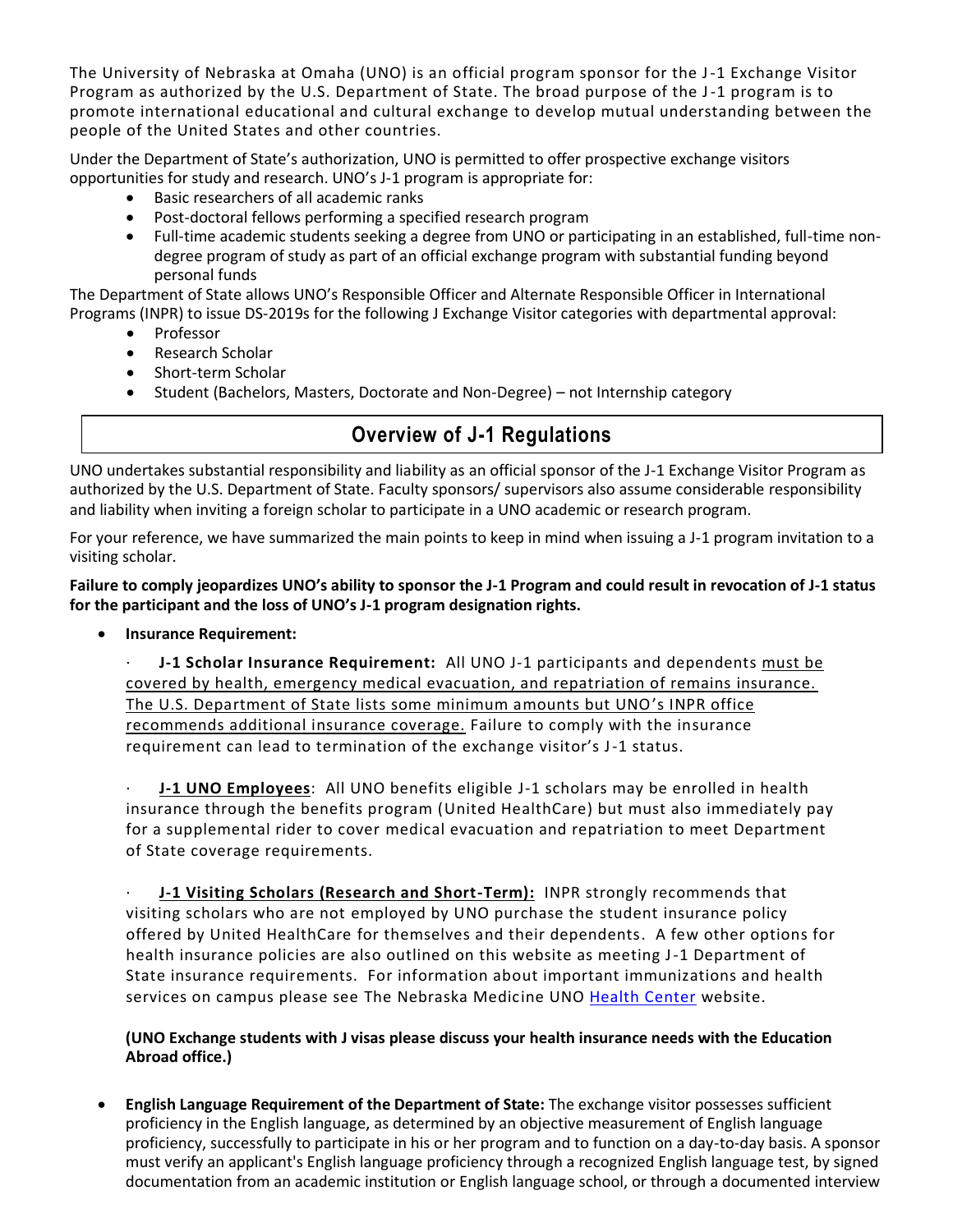conducted by the sponsor either in-person or by videoconferencing, or by telephone if videoconferencing is not a viable option. (Academic departments can complete the English Proficiency section on the J-1 Scholar Application.)

- **Financial Support Determination for J-1**: The Department of State mandates that all incoming J-1 scholars will have sufficient financial support or funds for the length of their stay. This is to ensure that any exchange visitor does not become a public charge. INPR has determined this amount to be \$1,700 per month or \$20,400 per year.
- **Financial Support for J-2 Dependents:** INPR determines an additional \$8800 per year for a spouse and \$4400 per year for each child is necessary for each dependent under 21 joining the visitor with J-2 dependent status.
- **No Direct Patient Contact:** J-1 participants may not have any direct patient contact or any patient care responsibilities. In this context, "no direct patient care" and "no patient contact" mean that a J-1 participant may not touch patients, nor may they diagnose or prescribe any treatments.
- **Additional Employment:** J-1 participants may not accept any unauthorized employment or additional remuneration for any activity outside of the authorized J program without prior authorization from the program sponsor and INPR.
- **Changing Program Terms:** J-1 participants may not change any aspect of their program terms without ADVANCE APPROVAL from INPR. This includes changes to: academic objective, effective dates, department or insurance coverage.
- **Faculty Agreement:** Faculty, sponsors/supervisors may not authorize any change for any aspect of the J-1 participant's program, either verbally or in writing. The J-1 participant and UNO faculty sponsor are responsible for understanding and complying with the terms of the program. Representations or statements made by the faculty sponsor do not change the terms of the J-1 program, or relieve the participants of their obligations under the terms of the program.
- **Tenured Positions:** J-1 participants may not hold tenured or tenure-track faculty positions.
- **212(e) Requirement:** Most J-1 participants are subject to the two-year home residency requirement, known as 212(e), and may not be eligible to apply for a change of visa status without first completing the requirement of returning to his/her home country for a period of two years, or by obtaining an official waiver of this requirement from the Department of State.
- **12-Month and 24-Months Bars for J visa holders** (See the chart below regarding Bars.)
- **Transfer to or from UNO:** Once in the U.S., J-1 participants may transfer to other U.S. institutions with the approval of the original sponsoring institution. However, both sponsoring institutions must confirm that the program objective is substantially similar to the original purpose of the J-1 program and complete a transfer form.

Additional questions regarding J-1 processing or a participant's visa status should be directed to INPR's J Responsible Officers at (402) 554-2293. Also, see page 3 for additional instructions.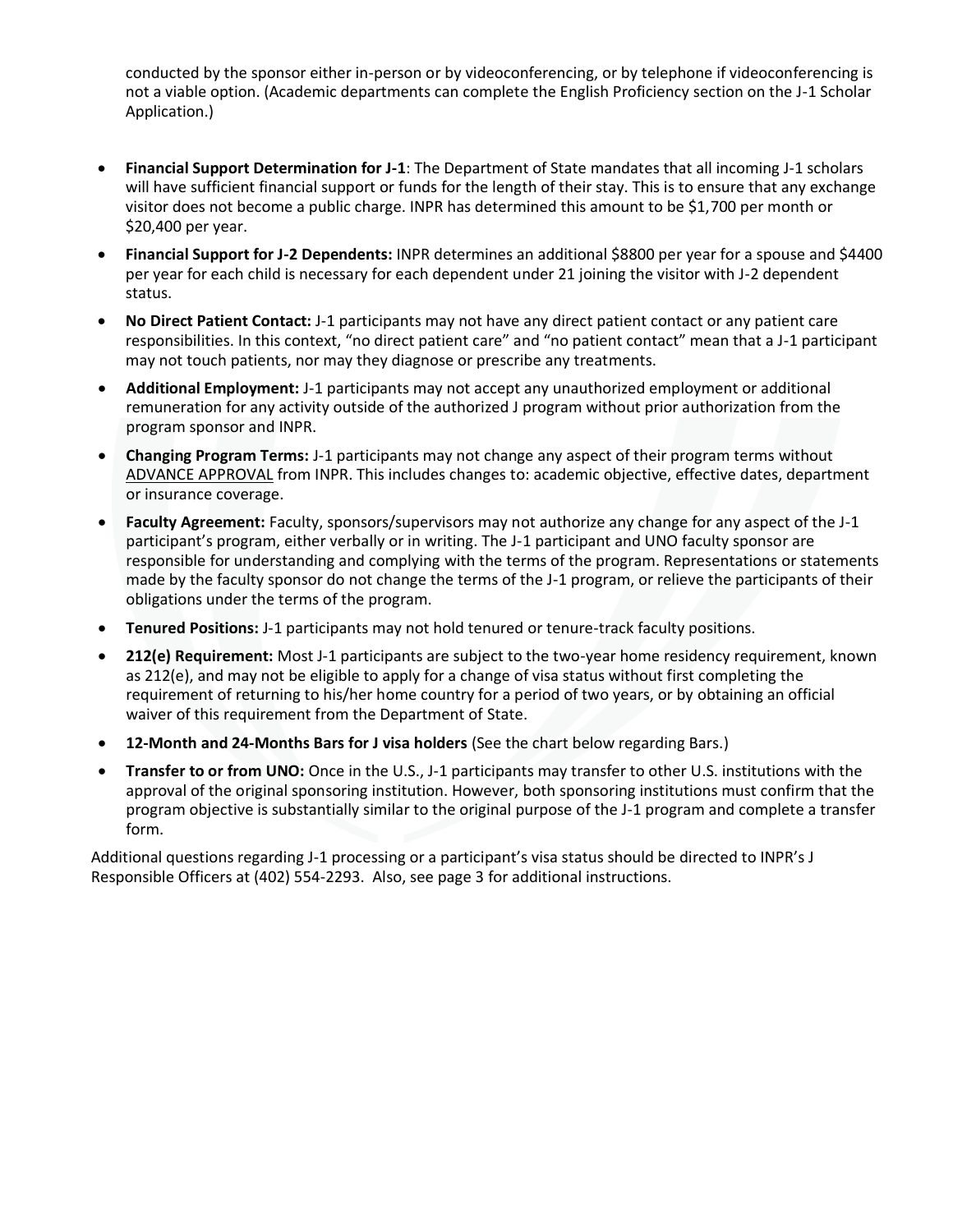## **Specific Procedure for J-1 Sponsorship**

## **(UNO International Programs)**

- 1. Sponsoring Department determines that prospective J-1 visitor or employee will be/can be sponsored for J-1 status. Contact INPR and Export Control with questions about J-1 eligibility.
- 2. Sponsoring Department determines whether the J-1 should be a Short-Term Scholar or Research Scholar. If total time at UNO will not exceed six months and the scholar is not in the US, then Short-Term would be better. (No extensions are possible for Short-Term Scholars.)
- **3.** Sponsoring Department prepares "J-1 Scholar Application" form found on our website resource list after reviewing the scholar's CV and clearing scholar through Export Control process.
- 4. Sponsoring Department submits Department Request and proof of financial support to [unointladvising@unomaha.edu](mailto:unointladvising@unomaha.edu) with the subject "New J-1 Scholar Application".
- 5. INPR will attain approval from Department of State through the SEVIS system and print Form DS-2019. We will then send the DS-2019 to the student/scholar or department (along with instructions).
- 6. SEVIS Fee Payment—Sponsoring Department may pay SEVIS Fee at [www.fmjfee.com.](http://www.fmjfee.com/) If this is a J-1 transfer, then the SEVIS Fee does not need to be paid (it would have been paid at the start of their current program). If the department will not pay the SEVIS Fee, our office will send an email instructing the visitor with instructions for the SEVIS Fee payment (website address) and also include the SEVIS ID Number, found on the DS-2019 Form. This allows the visitor to arrange payment of the fee prior to receiving the original DS-2019 form, so they can also start arranging their visa interview.
- 7. After J-1 scholar arrives at UNO, we must be notified so that an advisor can provide orientation to the J scholar and collect immigration documents. Once the scholar has visited Health Services our office will "Activate" the J-1 record in SEVIS. This must be done before the end of the 30-Day window. If not completed before the end of the 30-day window, we must apply for reinstatement or else the J-1 scholar will be classified by the DOS as a "No Show". If a J-1 scholar "No Show" is determined to have arrived at UNO, then our J-1 program faces termination. If a J-1 scholar cannot arrive to UNO before the end of the 30-Day Window, contact our office to simply change the beginning date.
	- a. A list of information and documentation required to activate a J-1 record follows:
		- Passport, visa, I-94, and signed DS 2019 (s)
		- New address and emails for scholar and dependents
		- Confirmation of Health Center visit for Immunization matters and INPR's receipt of proof of insurance for health and medical evacuation/repatriation